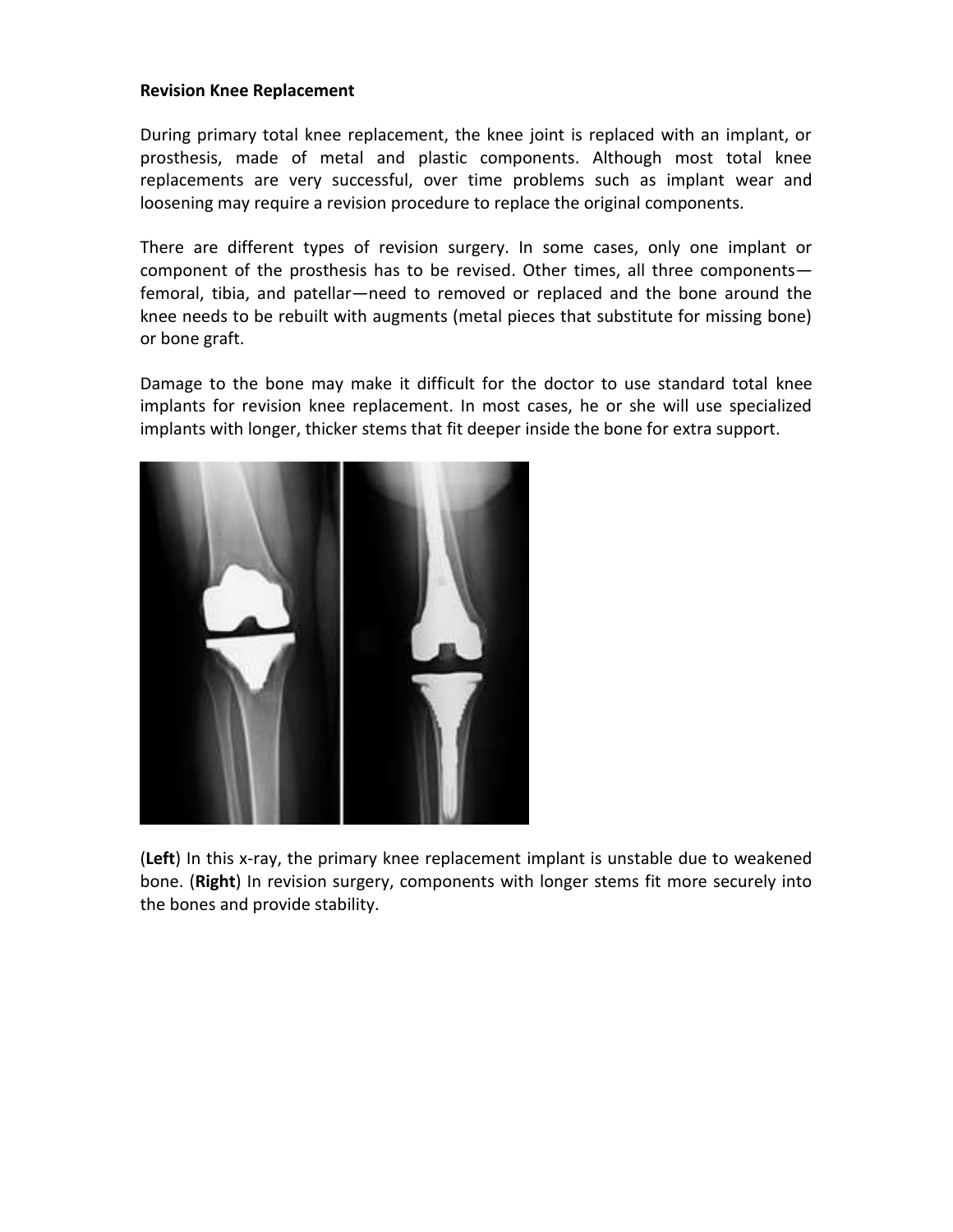## When Revision Total Knee Replacement Is Recommended



*Implant Loosening and Wear*

Osteolysis (red arrow) has occurred around the tibial component, causing it to become loosened from the bone (blue arrow).

In order for a total knee replacement to function properly, an implant must remain firmly attached to the bone. During the initial surgery, it was either cemented into position or bone was expected to grow into the surface of the implant. In either case, the implant was firmly fixed. Over time, however, an implant may loosen from the underlying bone, causing the knee to become painful.

The cause of loosening is not always clear, but high-impact activities, excessive body weight, and wear of the plastic spacer between the two metal components of the implant are all factors that may contribute. Also, patients who are younger when they undergo the initial knee replacement may "outlive" the life expectancy of their artificial knee. For these patients, there is a higher long-term risk that revision surgery will be needed due to loosening or wear.

In some cases, tiny particles that wear off the plastic spacer accumulate around the joint and are attacked by the body's immune system. This immune response also attacks the healthy bone around the implant, leading to a condition called *osteolysis*. In osteolysis, the bone around the implant deteriorates, making the implant loose or unstable.

#### *Infection*

Infection is a potential complication in any surgical procedure, including total knee replacement. Infection may occur while you are in the hospital or after you go home. It may even occur years later.

If an artificial joint becomes infected, it may become stiff and painful. The implant may begin to lose its attachment to the bone. Even if the implant remains properly fixed to the bone, pain, swelling, and drainage from the infection may make revision surgery necessary.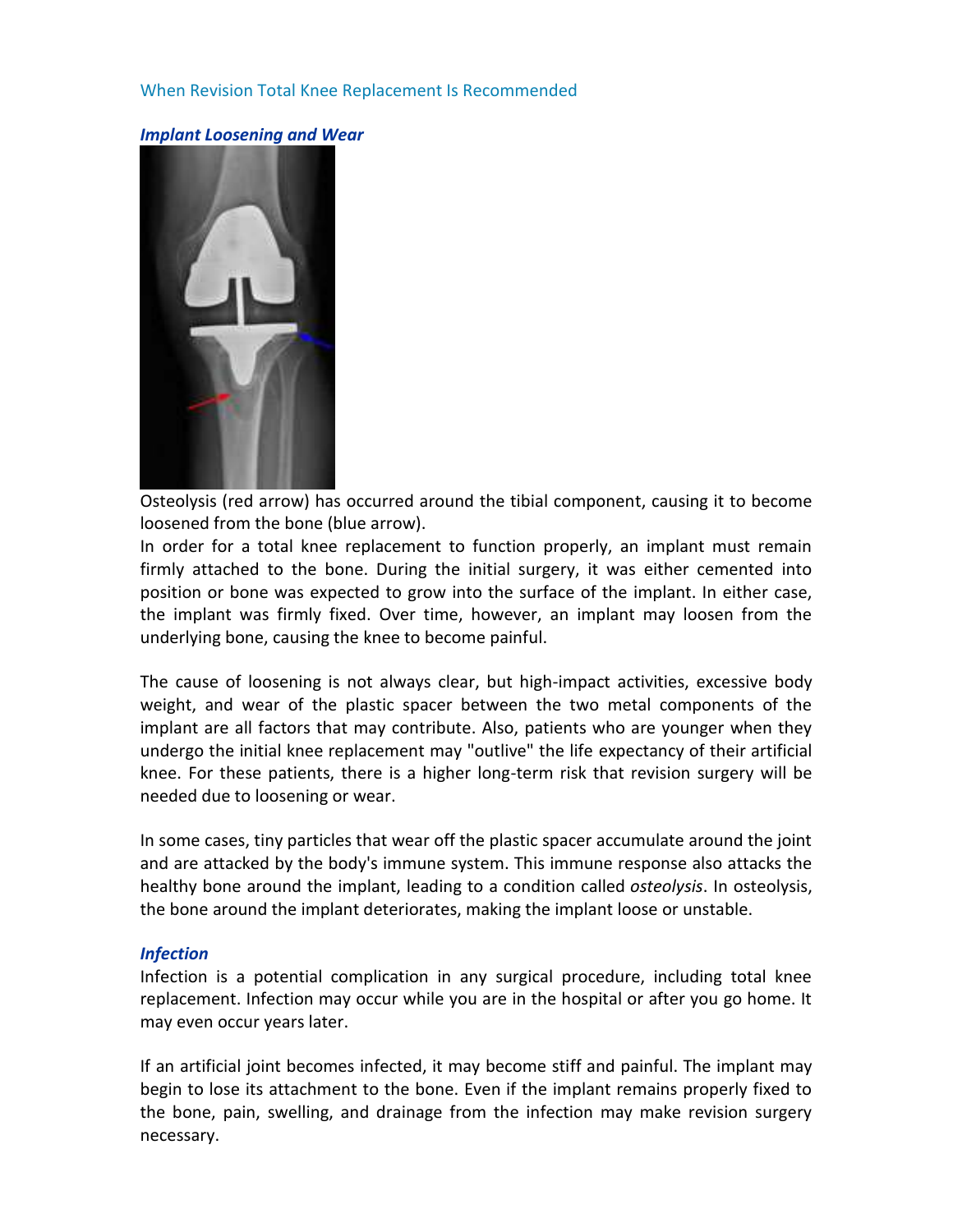Revision for infection can be done in one of two ways, depending on the type of bacteria, how long the infection has been present, the degree of infection, and patient preferences.

- **Debridement.** In some cases, the bacteria can be washed out, the plastic spacer can be exchanged, and the metal implants can be left in place.
- **Staged surgery.** In other cases, the implant must be completely removed. If the implant is removed to treat the infection, our doctor will perform the revision in two separate surgeries. In the first surgery, he or she will remove the implant and place a temporary cement spacer in your knee. This spacer is treated with antibiotics to fight the infection and will remain in your knee for several weeks. During this time, you will also receive intravenous antibiotics. When the infection has been cleared, our doctor will perform a second surgery to remove the antibiotic spacer and insert a new prosthesis. In general, removing the implant leads to a higher chance of curing the infection, but is associated with a longer recovery.

An antibiotic spacer placed in the knee joint during the first stage of treatment for joint replacement infection.

## *Instability*

If the ligaments around your knee become damaged or improperly balanced, your knee may become unstable. Because most implants are designed to work with the patient's existing ligaments, any changes in those ligaments may prevent an implant from working properly. You may experience recurrent swelling and the sense that your knee is "giving way." If knee instability cannot be treated through nonsurgical means such as bracing and physical therapy, revision surgery may be needed. Injured ligaments can make the knee unstable.

# *Stiffness*

Sometimes a total knee replacement may not help you achieve the range of motion that is needed to perform everyday activities. This may happen if excessive scar tissue has built up around the knee joint. If this occurs, your doctor may attempt "manipulation under anesthesia."

To break down scar tissue, your doctor may perform manipulation under anesthesia.

In this procedure, you are given anesthesia so that you do not feel pain. The doctor then aggressively bends your knee in an attempt to break down the scar tissue. In most cases, this procedure is successful in improving range of motion. Sometimes, however, the knee remains stiff. If extensive scar tissue or the position of the components in your knee is limiting your range of motion, revision surgery may be needed.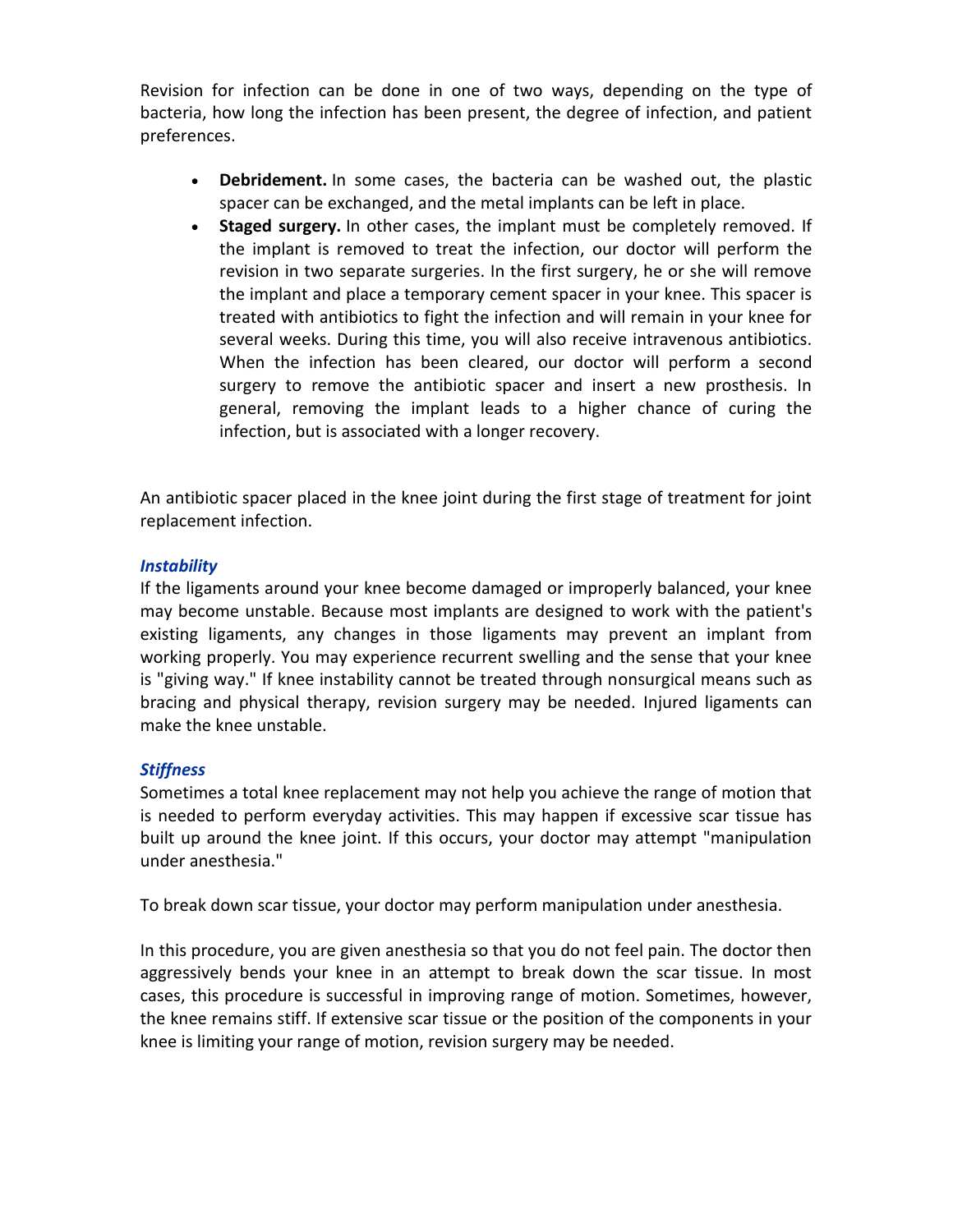#### *Fractures*

A *periprosthetic* fracture is a broken bone that occurs around the components of a total knee replacement. These fractures are most often the result of a fall, and usually require revision surgery.

In determining the extent of the revision needed, our doctor will consider several factors, including the quality of the remaining bone, the type and location of the fracture, and whether the implant is loose. When the bone is shattered or weakened from osteoporosis, the damaged section of bone may need to be completely replaced with a larger revision component.

# Preparing for Surgery

### *Medical Evaluation*

You will be asked to schedule a complete physical examination with your primary care doctor several weeks before revision surgery. This is needed to make sure that you are healthy enough to have the surgery and complete the recovery process. Patients with chronic medical conditions, like heart disease, may also be evaluated by a specialist, such as a cardiologist, before surgery.

### *Tests*

**Imaging tests.** Your doctor will usually order imaging tests to learn more about the condition of your knee.

- **X-rays.** These provide images of dense structures such as bone. Your doctor may order x-rays taken around the area of the joint replacement to look for loosening or a change in the position of the components.
- **Other imaging tests.** A nuclear medicine bone scan may help determine if the prosthesis has loosened from the bone. In some cases, a magnetic resonance imaging (MRI) scan or a computed tomography (CT) scan will be used to help determine why your knee has failed and the condition of the bone.

**Laboratory tests.** To determine whether you have an infection, your doctor may order blood tests. He or she may also aspirate your knee. In this procedure, joint fluid is removed using a needle and syringe, then analyzed in a laboratory to determine if infection is present.

### *Home Planning*

Because your mobility will be limited after surgery, you will need help for several weeks with such tasks as cooking, shopping, bathing, and doing laundry if you live alone.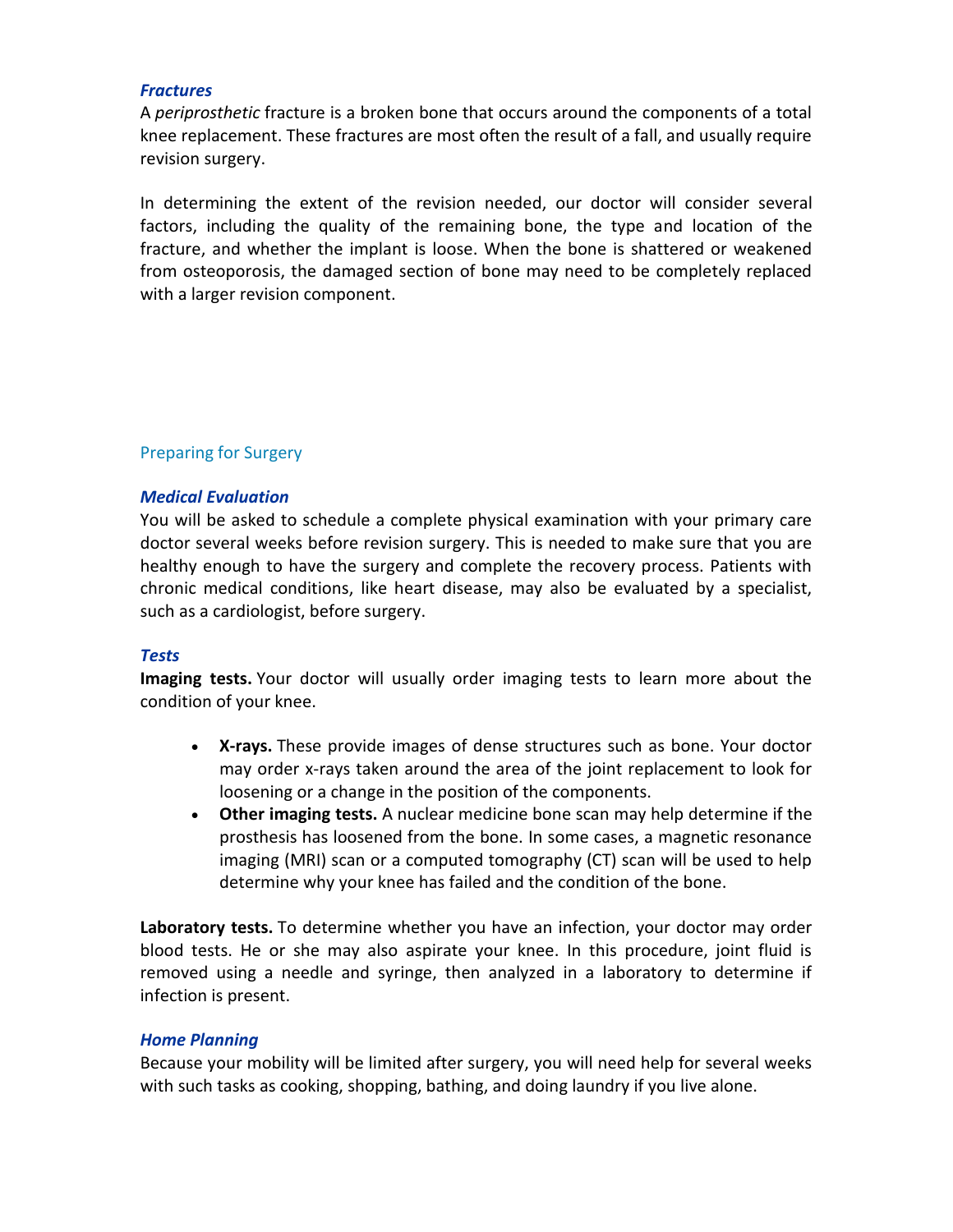Your doctor's office, a social worker, or a discharge planner at the hospital can help you make advance arrangements to have someone assist you at home. Depending on your condition, you may need to stay at a nursing facility or rehabilitation center for some time after you leave the hospital. Your healthcare team can also help you arrange for a short stay in an extended care facility during your recovery, if needed.

# **Complications**

As with any surgical procedure, there are risks associated with revision total knee replacement. Because the procedure is longer and more complex than primary total knee replacement, it has a greater risk of complications. Before your surgery, your doctor will discuss each of the risks with you and will take specific measures to help avoid potential complications.

The possible risks and complications of revision surgery include:

- Poor wound healing
- Reduced range of motion or stiffness in the knee
- Infection in the wound or the new prosthesis
- Bleeding
- Blood clots
- Bone fracture during surgery
- Damage to nerves or blood vessels
- Pulmonary embolism—a blood clot in the lungs
- Medical problems such as heart attack, lung complications, or stroke

# Surgical Procedure

You will most likely be admitted to the hospital on the day before surgery.

# *Anesthesia*

After admission, you will be evaluated by a member of the anesthesia team. The most common types of anesthesia are general anesthesia (you are put to sleep) or spinal, epidural, or regional nerve block anesthesia (you are awake but your body is numb from the waist down). The anesthesia team, with your input, will determine which type of anesthesia will be best for you.

### *Procedure*

Revision total knee replacement is more complex and takes longer to perform than primary total knee replacement. In most cases, the surgery takes from 2-3 hours.

To begin, your doctor will follow the line of the incision made during your primary total knee replacement. The incision may be longer than the original, however, to allow the old components to be removed. Once the incision is made, the doctor will move the kneecap and tendons to the side to reveal your knee joint.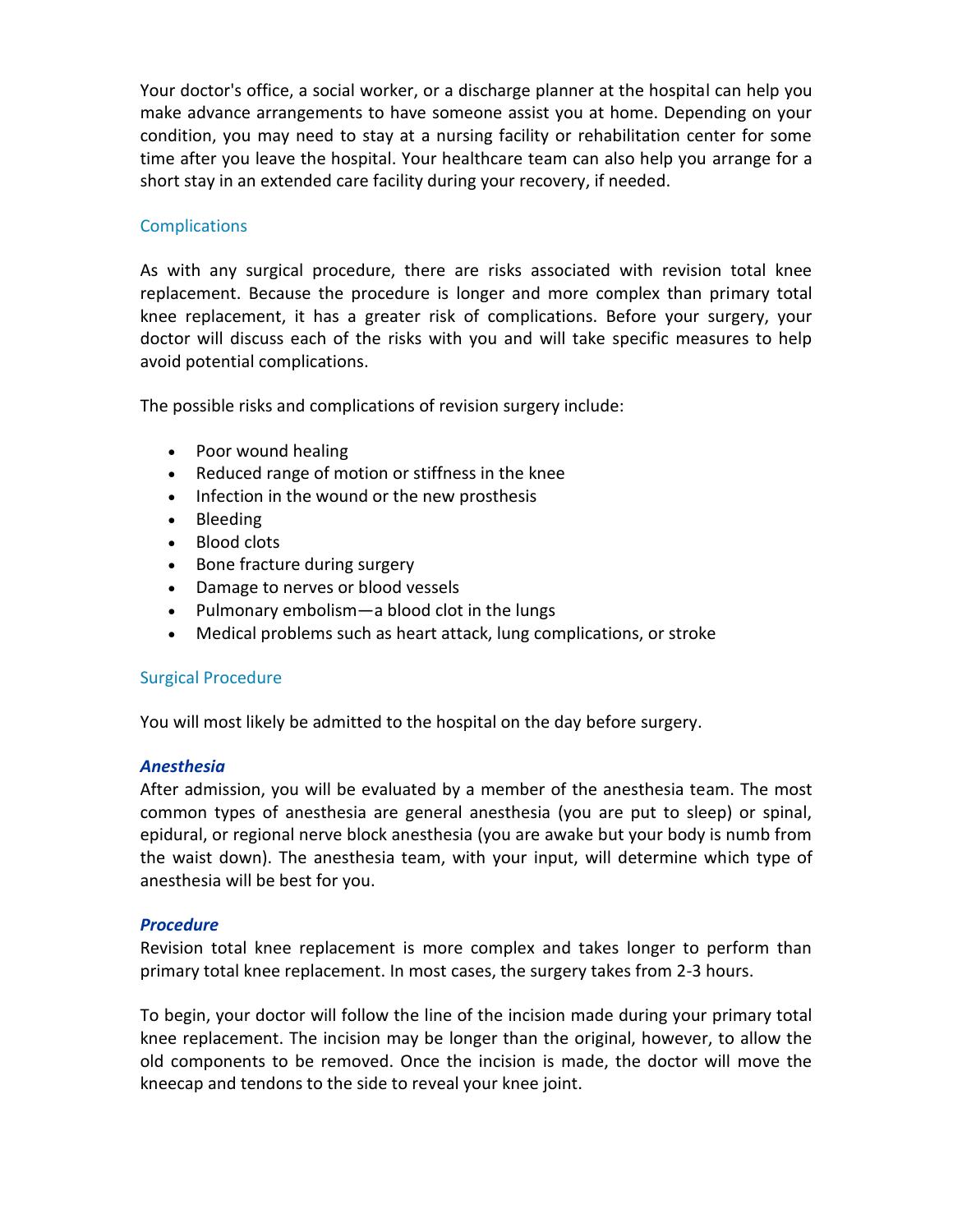Your doctor will examine the soft tissues in your knee to make sure that they are free from infection. He or she will assess all the metal and/or plastic parts of the prosthesis to determine which parts have become worn or loose or shifted out of position.

Your doctor will remove the original implant very carefully to preserve as much bone as possible. If cement was used in the primary total knee replacement, this is removed, as well. Removing this cement from the bone is a time-consuming process that adds to the complexity and length of the revision surgery.

After removing the original implant, the doctor will prepare the bone surfaces for the revision implant. In some cases, there may be significant bone loss around the knee. If this occurs, metal augments and platform blocks can be added to the main components to make up for the bony deficits.

Rarely, bone graft material may be used to help rebuild the knee. The graft may come from your own bone (autograft) or from a donor (autograft).

Finally, the doctor inserts the specialized revision implant, repairs any surrounding soft tissues that are damaged, and carefully tests the motion of the joint. A drain may be placed in your knee to collect any fluid or blood that may remain after surgery.

After surgery, you will be moved to the recovery room, where you will remain for several hours while your recovery from anesthesia is monitored. After you wake up, you will be taken to your hospital room.

### Your Recovery in the Hospital

You will most likely stay in the hospital for 3 days after surgery. Although recovery after revision surgery is usually slower than recovery after primary total knee replacement, the type of care you will receive is very similar.

### *Pain Management*

After surgery, you will feel some pain. This is a natural part of the healing process. Your doctor and nurses will work to reduce your pain, which can help you recover from surgery faster.

Medications are often prescribed for short-term pain relief after surgery. Many types of medicines are available to help manage pain, our doctor may use a combination of these medications to improve pain relief, as well as minimize the need for opioids.

### *Physical Therapy*

A physical therapist will give you specific exercises to strengthen your leg and restore range of motion so that you may begin walking and resume other daily activities as soon as possible after surgery.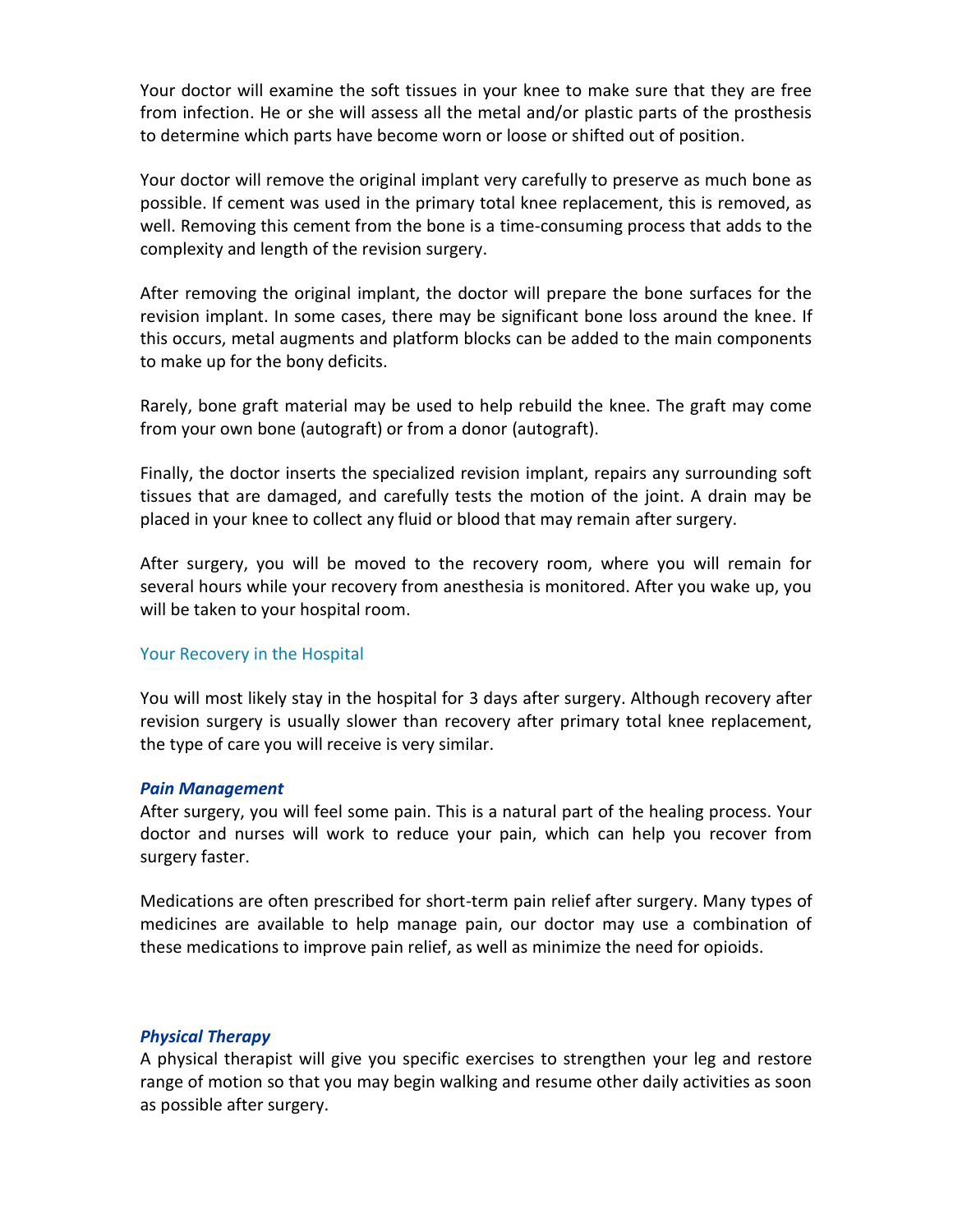To restore movement in your knee and leg, our doctor may also use a continuous passive motion machine (CPM). This device is a knee support that slowly moves your knee while you are in bed.

#### *Blood Clot Prevention*

Your doctor may prescribe one or more measures to prevent blood clots and decrease leg swelling. These may include special graded compression stockings, inflatable leg coverings (compression boots), and blood thinners.

Foot and ankle movement also is encouraged immediately following surgery to increase blood flow in your leg muscles to help prevent leg swelling and blood clots.

#### *Preventing Infection*

One of the most serious complications facing patients who undergo revision surgery is infection. Although infection occurs in only a small percentage of patients, it can prolong or limit full recovery. To prevent infection, you will be given antibiotics both before and after surgery. The risk of infection is slightly higher after revision surgery than after primary total knee replacement.

#### Your Recovery at Home

You will need some help at home for several days to several weeks after discharge. Before your surgery, arrange for a friend, family member or caregiver to provide help at home. You may need a walker, cane, or crutches for the first few days or weeks until you are comfortable enough to walk without assistance.

#### *Wound Care*

You will have stitches or staples running along your wound or a suture beneath your skin on the front of your knee. The stitches or staples will be removed several weeks after surgery. A suture beneath your skin will not require removal.

Avoid soaking the wound in water until it has thoroughly sealed and dried. You may continue to bandage the wound to prevent irritation from clothing or support stockings.

### *Physical Therapy*

It is important to continue moving and exercising your knee when you are home. Your physical therapist will provide you with specific exercises to increase your strength and mobility and improve your ability to do everyday activities. You will also work with your therapist to ensure that you can straighten your leg and then bend your knee to at least 90 degrees of flexion.

### *Preventing Complications*

Follow doctor's instructions carefully to reduce your risk of developing complications, including blood clots and infection, during the first several weeks of your recovery. He or she may recommend that you continue taking the blood-thinning and antibiotic medications that you started in the hospital.